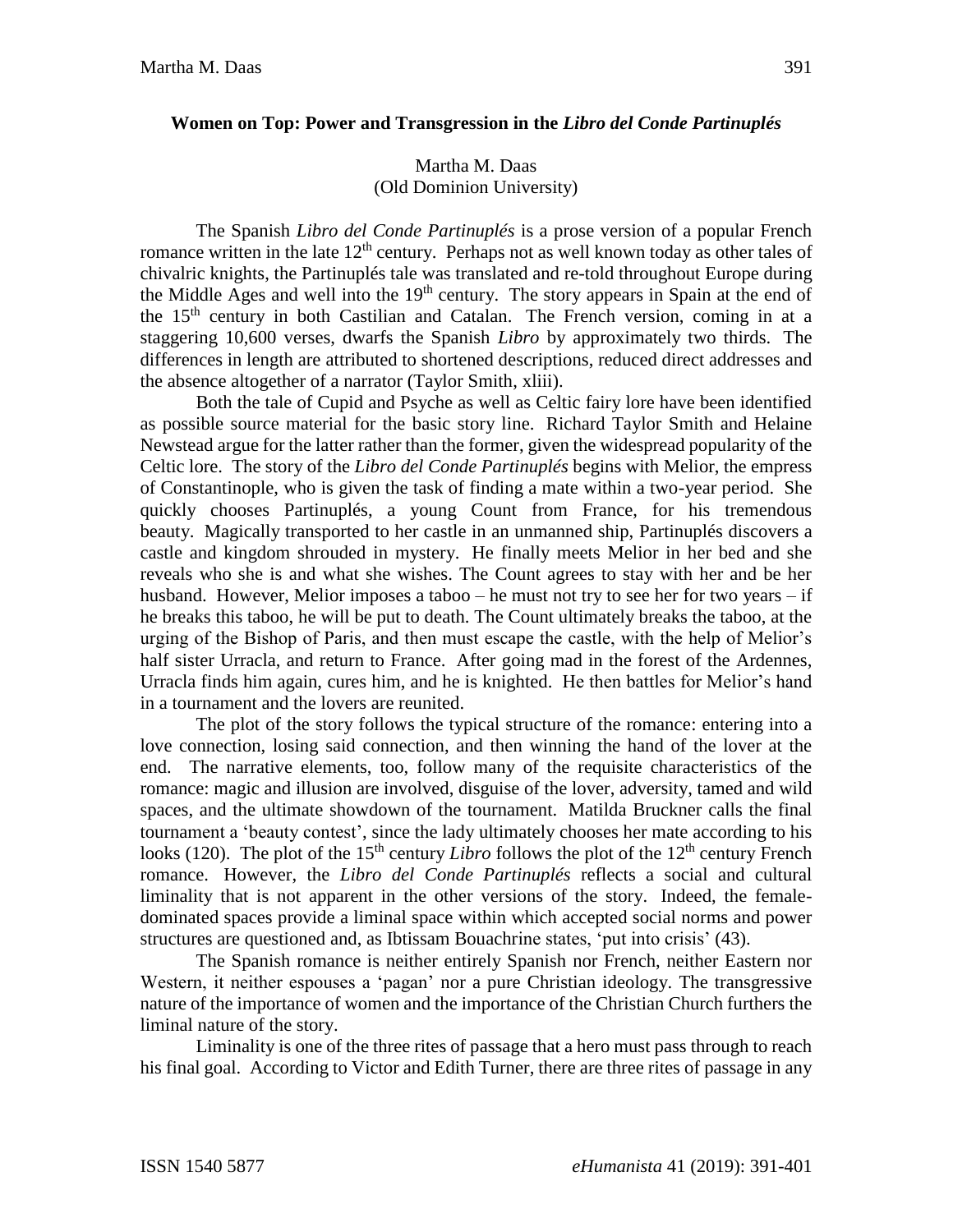pilgrimage: separation, limen, and aggregation (11). Our hero, as pilgrim, must pass through each of these rites in order to become the man he is meant to be.

Originally, the goals of the chivalric romance were associated with seeking the Holy Grail and participating in the Crusades. Both of these goals set the romance hero on a pilgrimage with the sole notion of serving God. Distractions, both magical and feminine (often one and the same) were to be avoided or overcome. Although later romances, like the Partinuplés tale, are more nostalgic than religious in nature, Christianity and magic play important roles in the story.

The Count begins his journey by being separated from his family and magically transported to a kingdom cloaked in mystery. When he arrives he is an uncertain child. The derived nature of the kingdom both frightens and intrigues him. Melior's enchanted kingdom, Cabeçadoire, demonstrates all the characteristics of the enchanted garden space. Bouachrine writes that the garden space in medieval romance maintains a plurality of functions: there is a possibility of multiple perspectives. Gardens may hold the secrets of kings or the secrets of lovers; they may be reflections of paradise on earth; and they may also be spaces in which multiple cultures may encounter one another on neutral ground (29). Although the garden is most often associated with women and feminine desire, Bouachrine insists that its ambiguity defies 'fixed and essentializing binary oppositions that have traditionally been used in the discussions of space and gender' (44).

Cabeçadoire's enchantments are distracting and the prohibitions placed on the Count within its confines lead the reader to believe that, like other gardens that chivalric knights face, this space is one of distraction, spectacle and falsehood. Indeed, Dayle Seidenspinner-Nuñez believes that the Count's 'fall' or betrayal is a blessing in disguise. She argues that the only way inner transformation can happen to both Melior and Partinuplés is to strip away illusion and magic (66). There is no doubt that both characters develop once the taboo has been broken. Yet it is within this space of Cabeçadoire that allows Melior to provide Partinuplés with the appropriate tools to face these challenges once he is banished from paradise.

Corinne Saunders calls Cabeçadoire an "ornate and rival city-court rather than an infernal world" (141). Yet Melior and her kingdom maintain all the hallmarks of the enchanted and slightly sinister fairy world. Partinuplés is abducted while on a hunt and is spirited off to the magic kingdom on a pilotless ship. Once he arrives, he is seduced by the spectacle of the kingdom:

Y quando lo desenfrenó, estando así cerca de su cavallo, miró a un cabo y a otro y no vido a nadie: ni hombre ni muger ninguna, ni cavallo, ni asnos, ni ganados, ni oyó cantar gallos ni tañer campanas. Y comenzó de santiguarse y estregar los ojos y faziéndose maravillado en ver aquella cibdad tan fermosa. Y dezía: "Santa María, valme si duermo o ensueño, porque veo así esta tierra sola sin ninguna cosa, porque quando el hombre duerme ensueña destas cosas tales. Mas yo creo ca no duermo que mi cavallo cabe mi lo tengo y miro de cara la cibdad. (14)

Spectacle in much of the romance tradition is associated with illusion, and therefore is seen as negative because it tends to distract the hero from his goal. But Cabeçadoire allows for what Saunders calls "wish-fulfilment" (146). The garden presents a safe space for the lovers to experiment, away from the prying eyes of the traditional court. Although the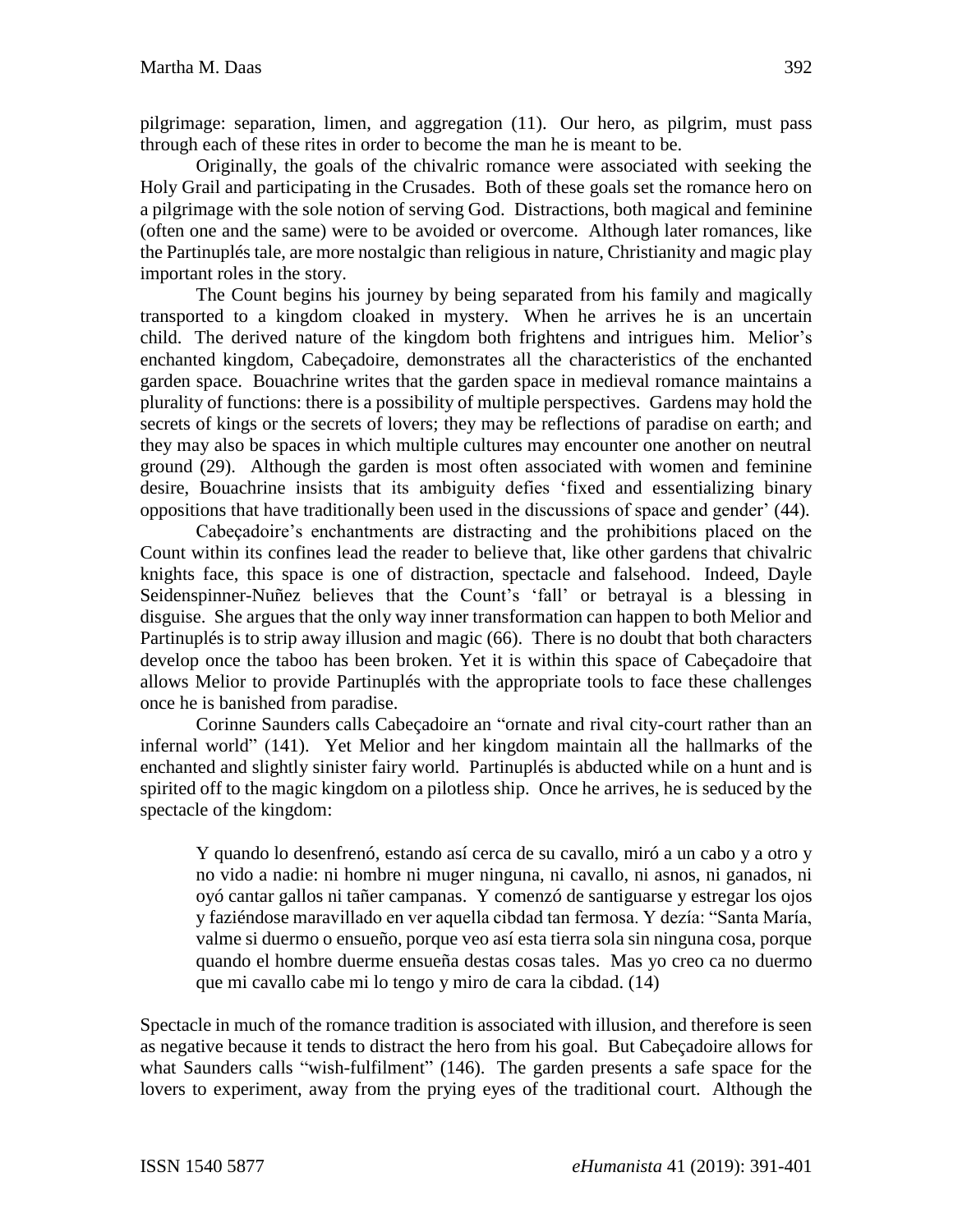garden space cannot be reduced to the idea of paradise on earth, its remoteness and inaccessibility to everyone except those who are invited to partake of its joys allow for those within to yield to its transformative powers.

Penny Simons writes that the rural space in the romance is associated with transgression, both of social and gender norms and of generic expectations (319). The space dominated by Melior is presented in direct opposition to the masculine dominated courtly space. According to Simons, conventions collide in these spaces, allowing for subversion of meaning.  $(23)$ .

When Partinuplés first appears at the Empress's castle, he has yet to be armed as a knight, nor has he found a real purpose in life. He loses his virginity the first night and from then on begins his journey to manhood. Susana Requena Pineda calls Melior both an "hada amante" and also an "hada madrina" because of the Count's youth (236). Although the taboo that Melior places on Partinuplés is one that gives her the upper hand, both of the lovers benefit from their time within the enchanted space. Partinuplés takes his first steps toward becoming the man he is meant to be, and Melior chooses the man who is to be her husband and emperor.

Citing Maureen Fries, Elizabeth Augspach explains that there are three kinds of medieval women who escape narrowly-defined roles: the hero, the heroine, and the counter-hero: the first ventures forth into unknown territory; the second is confined to conquered space and awaits the knight at the end of the tale; and the last is a woman who does not adhere to the dominant culture's values. She is associated with magic and her garden is the result of deviltry (114).

Melior, as the main female protagonist in the *Libro*, takes the role of the counterhero. By cloaking her kingdom in illusion and spectacle, she could be associated with demonic powers. The magic that Melior employs is typical of the kind of black magic that is associated with sorceresses in the medieval romance tradition. Michelle Sweeney writes that there was a "tremendous anxiety surrounding the idea that a woman could use the seemingly magical power of her sexuality to control men" ( 27). Yet Melior dispels both the Count's fears and our own by invoking the name of the Virgin Mary upon first meeting Partinuplés. Melior's obvious Christianity allows her to both manipulate and adhere to the dominant culture's values; she is a woman who defies definition.

The initiative taken by the women in the *Libro* drives the three narrative phases of Partinuplés' pilgrimage toward fulfilling his destiny, to become Emperor of Constantinople. His secret marriage to Melior, and the taboo she imposes, demand that he keep himself separate from all that is familiar, from the tight structures of kinship. However, when the Count expresses his desire to return to France to aid in his uncle's battle against three Moorish kings, Melior arms him, which is the first step toward his *investidura*.

## Melior:

El rey vuestro tío está cercado en la cibdad de París, por que vos ruego que lo vayades ayudar. Y cuydad de ser buen cauallero porque yo oya acá vuestras buenas nuevas. Y yo vos dare una spada que llevades por amor de mí, porque quantas vezes la tomaredes en la mano que se vos mienbre de mí. (337)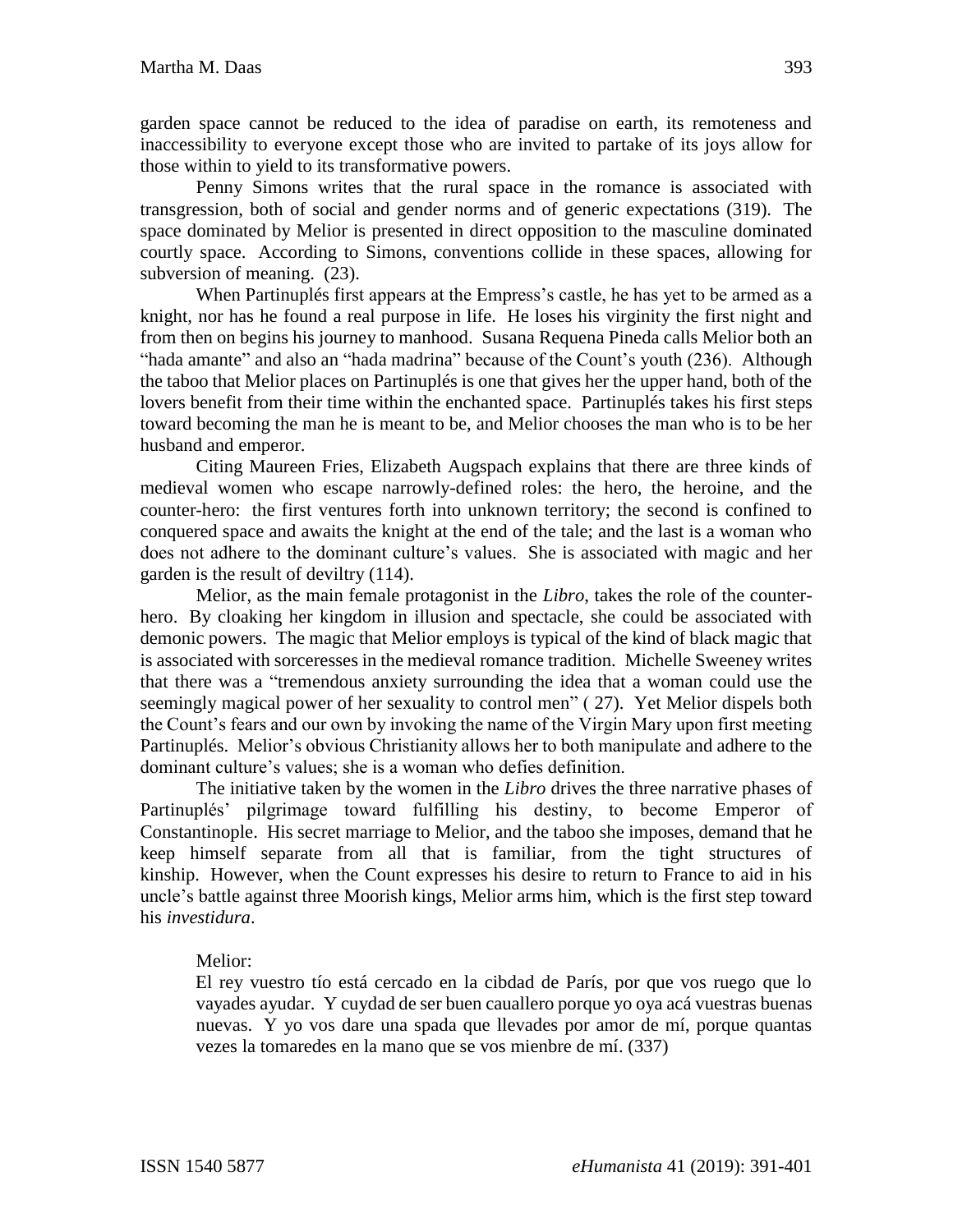By being marginalized from his original community, the Count navigates his first rite of passage. Melior's castle operates, according to Bouachrine, "as a place of permissibility and prohibition, possibility and impossibility, and rupture and continuity, thus making it a safe stage for the manifestation of struggles, negotiations of power, constant shifting of identities, and love" (44). The sense of possibility stays with Partinuplés during his first return to court; he is unhappy and longs to return to the loving arms of Melior. He refuses to entertain the overtures of his mother and uncle to return to the kin group by marrying a nice girl:

Y ellos estando assí holgando, dixo la señora madre del conde al rey que bueno sería en que le diesen muger al conde, que ella sabía una donzella en Francia, fijadalgo, que era sobrina del papa. Y que aquella sería buena y que olvidaría a la fada... (354)

Upon Partinuplés' second return to France, however, the forces of the patriarchal power structure prove too great for him to resist. The Bishop of Paris, who is acting in his own best interests (he is promised an archbishopric if he is able to break up the Count's relationship), convinces Partinuplés to confess his sins. Once the Bishop understands the challenge he faces, he begs the Count to return to Cabeçadoire with a magic lantern that will allow him to see Melior for who she really is. Although the Bishop, along with the Count's mother, is convinced that he will find a demon (or, in this case, a *fada*) in his bed, the Count is certain this is not the case. Partinuplés knows that she is neither demonic nor evil, yet he is young and easily swayed. He uses the lamp, and in doing so, breaks the taboo:

Don traidor, en mal punto fezistes lo que avéis fecho, que vos fare matar y fazer pieças en quanto el día sea, que vos avedes muerto a mí y deshonrado, que no era esto lo que vos yo avía rogado, que por este recelo vos dezía yo que vos no curásedes de descobrir a mí. Agora veredes vos a mí, y quantos ay en mi imperio sabrán de mi deshonra. (361-2)

Both the Church and the Court represent social and religious norms that keep Partinuplés trapped. The Bishop convinces Partinuplés of the illegitimacy of Melior's enchanted castle in order to bring him back into the fold. His actions have the opposite effect, however, as Partinuplés' banishment from Melior's safe space will send him deep into an infernal world.

Partinuplés enters the second rite of passage, liminality, after fleeing Cabeçadoire. Within the liminal phase, the pilgrim is allowed to experience seemingly capricious or anarchic forces in order to better understand how he or she ultimately fits into society. Once he or she returns to the fold, which is the pilgrim's ultimate goal, his or her opinions or priorities have been altered permanently.

Partinuplés must atone for his transgression toward Melior. This atonement, however, is not heaven-sent, but rather, as Saunders writes, caused by inner grief (71). The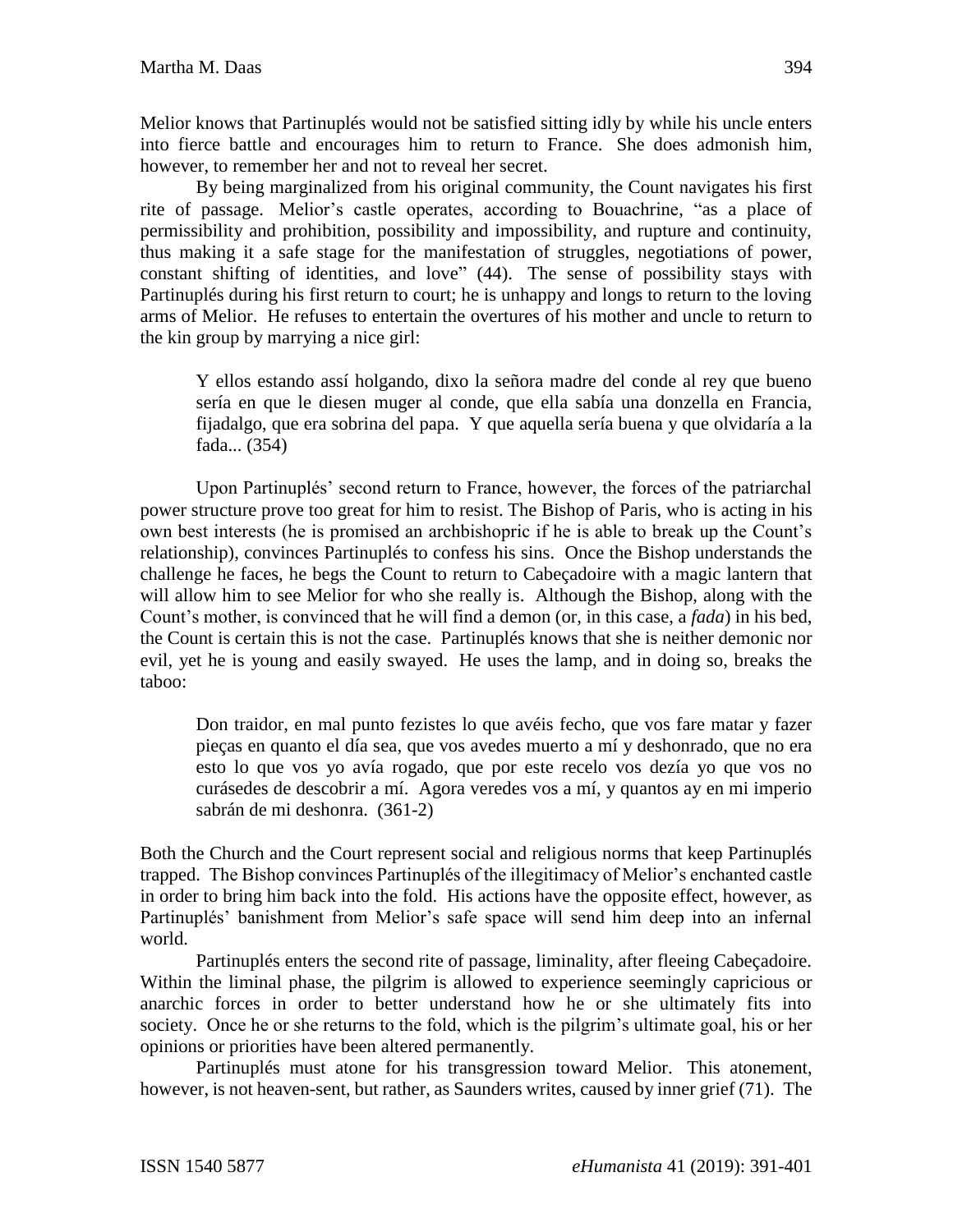Count follows in the footsteps of many knights who go mad and wander wild spaces before returning to civilization with a renewed outlook. As Saunders suggests, the forest provides a space for the re-creation of the self (72).

In order to perform his penitence, Partinuplés enters the wilds of the forest of Ardennes. Known for its association with wild beasts and untamed nature, the Ardennes allows the Count to wander unfettered in madness and desperation. During this phase, the Count loses not only his reason, but also his identity. When asked what his name is, he responds "traidor" (374).

After eight months of this performative penitence Melior's half-sister Urracla and her servant Persies find the Count on their way back to Urracla's castle Tenedo:

Y ellas así estando, vieron salir una alimaña muy grande y fea y denodada de una enzina. Y Urracla se fue para allá y vido que era semejança de hombre, y allególe la mano a los cabellos y tiróselos delante de la faz. (373)

Urracla recognizes that this must be Partinuplés, as she has heard that he had abandoned his home and his reason. He recognizes himself only as what he is not: no longer a Count, no longer a lover, simply a flawed and unworthy creature. Bruckner writes that his ugliness relates directly to his betrayal (132). This bestiality contrasts with his almost ethereal beauty at the end of the story, once he has redeemed himself.

The liminal nature of Urracla herself encourages Partinuplés' liminal phase. Urracla is not only associated with the East but she also maintains an in-between status as a half-sister and illegitimate child. Urracla moves the narrative to another femaledominated space: her castle Tenedo, which, like Cabeçadoire, represents a second safe space for Partinuplés. Urracla's goal is two-fold: she must prepare Partinuplés for battle and she must shame her sister into forgiving him. Both of these events will allow Partinuplés to reach the final stage of his development: to become the hero of his own story.

Urracla's ability to control both Partinuplés' destiny and her sister's actions marks her as a kind of go-between. Urracla prepares him physically and psychologically "to display the qualities that warrant his triumph" (Mieszkowski, 184). She also bullies her sister into feeling ashamed for her actions. In this way, Urracla has set the scene for the ultimate forgiveness and triumph of love. Once Partinuplés has been saved, he is armed by Urracla and sent to be knighted along with 99 others.

The arming of Partinuplés occurs three times in the story: first, as an adolescent, by Melior; second, as a wild man, by Urracla; and third, as a fully vested knight, by Ansies. Ansies, the wife of King Hermán of Syria, encounters Partinuplés when his ship is blown off course and he is captured. Ansies, like Melior, acts as the counter-hero, according to Augspach's definitions. She works outside the best interests of her culture and religion to save Partinuplés. Through her intervention, Partinuplés is not killed, but kept prisoner for ransom. When Hermán is called away to accompany the Sultan of Persia to Cabeçadoire for the tournament, Ansies allows him to leave to participate in the tournament on the condition that he return after the tournament ends. After Partinuplés consents to this condition, the Queen, in a reflection of Partinuplés' first arming by Melior, gives him arms and an all-white horse and also leads him to find a magical sword in the tomb of a crusader within one of the mosques in the city of Damascus.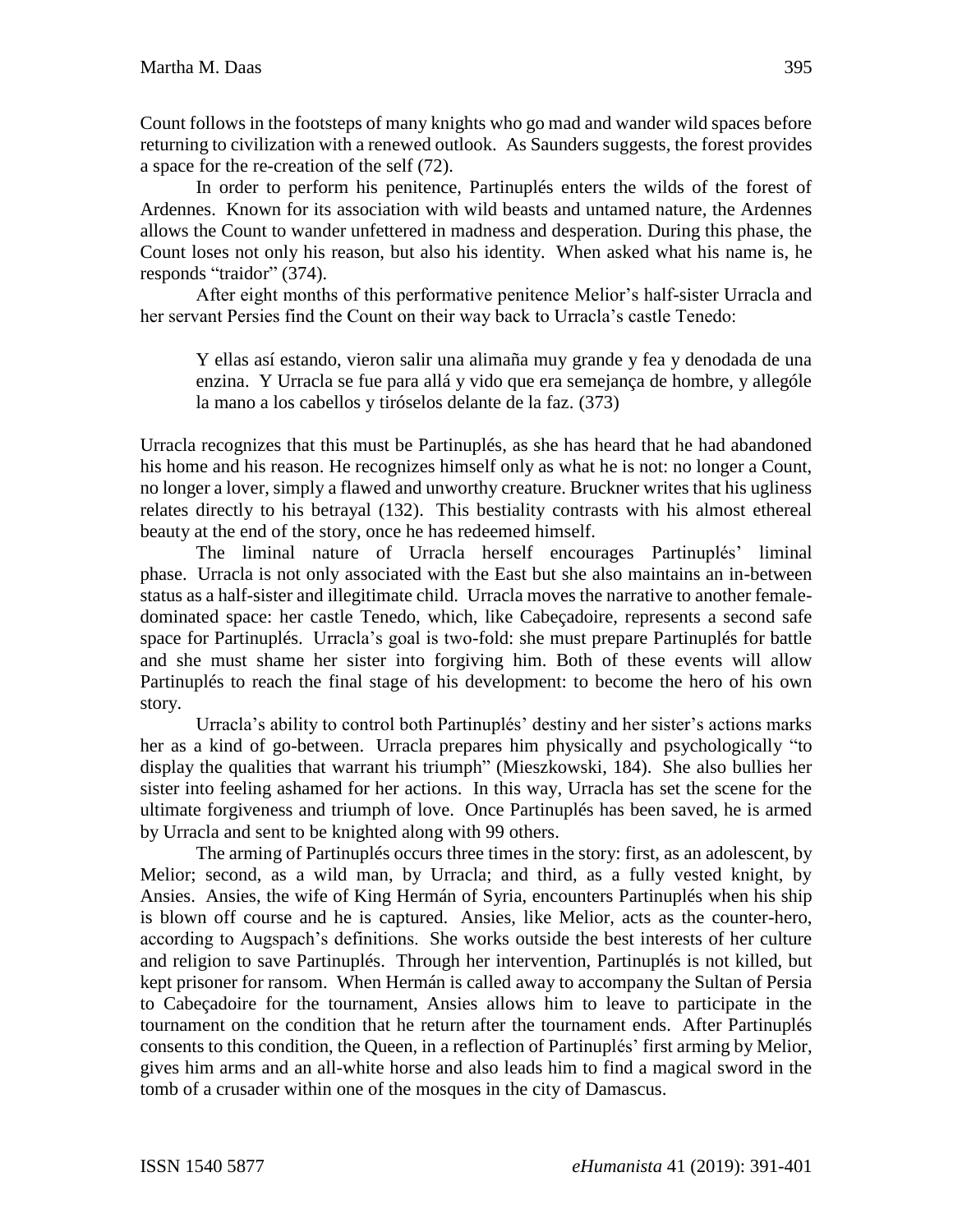Partinuplés reaches the final rite of passage (aggregation, in Victor and Edith Turner's words) when he is able to join the ranks of suitors for Melior's hand. Given his prowess on the battlefield, there is no doubt that he will be one of the winners. It is only after Melior sees him, however, that she chooses him to be her mate. His beauty, which is associated with his goodness, makes him the perfect choice.

In the romance tradition women are generally relegated to ideal love or to distracting presence, either Virgin (Christian presence) or Witch/Whore (pagan presence). However, women dominate the narrative turning points of the romance.

Melior, the *primum movens* of the narrative, appears both as empress and enchantress, as Christian and pagan. It is Melior's genealogy, rather than that of the Count's, that dictates the beginning of the story. Instead of the Count's birth that is tied to the supernatural, it is Melior's birth. A Moorish enchantress foretells the birth of both Melior and her half-sister Urracla and it is this same woman who instructs Melior in the use of magic.

Y dixo la mora encantadera al emperador que fuesses a las florestas de las tierras del rey Hermán, que es frontera del imperio, y que allí avría una hija en una donzella mora y que quando viniesse, que avría en su muger la emperariz hijo o hija. (319)

It is these details that create an atmosphere of exoticism tied to the sisters' "Moorish" ancestry and a link to the East that will be present throughout the romance.

Alvaro Galmés de Fuentes, in his introduction to the Spanish translation of the romance *Aucassin et Nicolette* writes:

Dentro de un contexto sociológico del mundo árabe hemos de situar también la iniciativa de la mujer en las relaciones amorosas, frente a la pasividad del varón, circunstancia que contradice ideas erróneas preconcebidas respecto a la sociedad musulmana tradicional. (19)

The three women in Partinuplés' life, Melior, Urracla, and Ansies, are characterized by their association with the East and with magic. Each of these powerful women also inhabits a liminal space from which they are able to negotiate power structures.

Michelle Sweeney writes:

Romances focus on the achievement of a balance between private needs and public obligations. By incorporating a strong magical presence into the romance, an author creates a medium that explores both the relevant political and social issues of the day, and timeless questions of faith, love, loyalty, fate and destiny. (46)

Magic as it relates to the garden space is a prevalent element of the romance. Throughout the romance tradition, the hero is seduced by the spectacle of the garden or paradisiacal space in which he finds repose. These spaces represent nature created through magic rather than at God's hands. However, magic, as it appears in popular literature, is an accepted element of the narrative. Jacques Le Goff writes that the marvellous in the Middle Ages meant pre-Christian and supernatural. The Church, however, felt that the marvellous could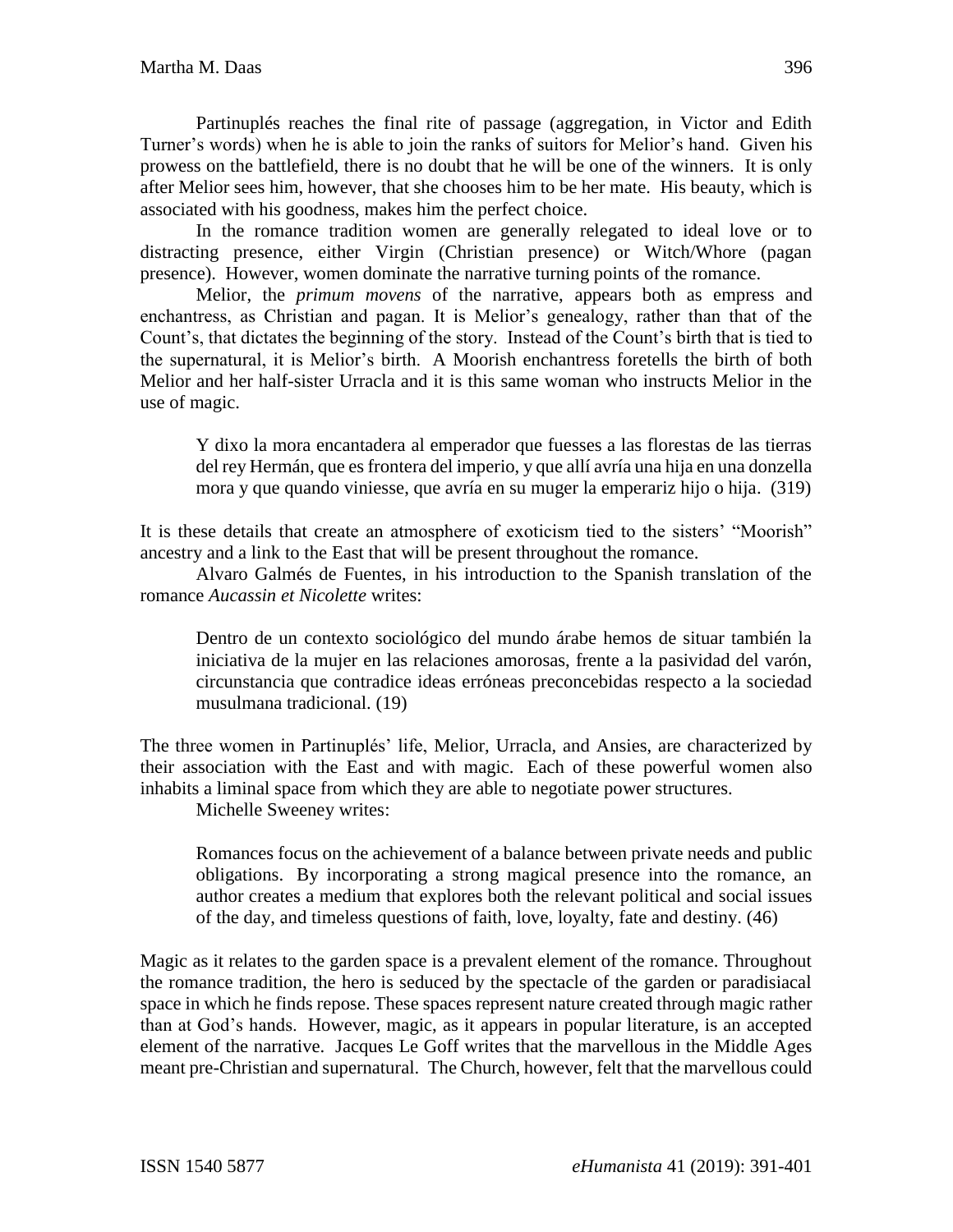be tamed or turned to its advantage, thus the marvellous was rationalized to make way for the miracle (1988, 29).

Even though the idea of the miracle is diametrically opposed to magic (one comes from God, the other from the Devil), there was an association of magic and miracles in popular culture. Roger Chartier writes:

The interplay between the institution and the community, between a standard model and everyday experience is always dual. "Popular" religion is at the same time both acculturated and acculturating; therefore, it cannot be identified either as radically different from the religion of the clerics or as completely molded by them. (233)

The marvellous or magical shows a resistance to official ideology. We see this in the power Melior is able to wield, which counterbalances the power of the Church and in the inability of the steward of the Church to make good use of a magic potion.

Le Goff states that learned culture tended to manipulate folklore in a process of Christianization (1984, 31). The actions of the representatives of the Church in this romance are very much in keeping with Le Goff's assertions.

Each of the three women utilizes some element of the marvellous to encourage Partinuplés to fulfil his destiny. All sorceresses, according to Elizabeth Augspach, represent the fears men have of women (116). Since Melior (sorceress, powerful woman, empress) is the prime example of what was to be feared by the patriarchy, the stewards of the Church insist that Partinuplés break the taboo for his own good. The Bishop tells the Count, "Hijo, maguera que haze demuestra de muger, no es sino pecado, que los pecados andan entre los hombres y no les veen" (259-60). Both the representatives of the Church and the Count's family are fully vested in having Partinuplés return to the patriarchal fold. They will employ any means necessary to pull him away from the dangers of female desire, including, ironically, magic.

After his first successful turn on the battlefield, Partinuplés plans to return to Melior. His mother and uncle plot to keep him in France in order to marry the Pope's niece. On a twist of the use of the *philocaptio*, Partinuplés is drugged in order to stay the night with the niece. Partinuplés is so intoxicated, however, that he sleeps the night away without touching the girl. When he discovers the trickery in the morning, he rages at the girl and returns to Melior.

The Church's use of the magic potion is the first of two attempts to make the Count betray his true love. The male fear of women's sexuality is reflected in the desire of the stewards of the Church to force Partinuplés into a loveless marriage with a "chaste" woman of their choosing. As a moral authority, the Church fails miserably. Its stewards use every means available to get its way and to encourage the hero to break his oath. According to Sweeney, magical tests help the audience judge the moral character of the hero. Without the encouragement of the Church, the Count may not have broken the taboo by himself. Once it is broken, however, it is up to the hero to find the right balance between his "personal needs and the needs of the community" (Sweeney, 46).

Bouachrine writes that the garden space allows female characters to negotiate multiple identities, while assisting the reader in the search for meaning beyond gender and racial/religious binaries (6). The garden-inspired magic that Melior uses forces the Count to "to step outside the norms of society" in order to find his destiny (Sweeney,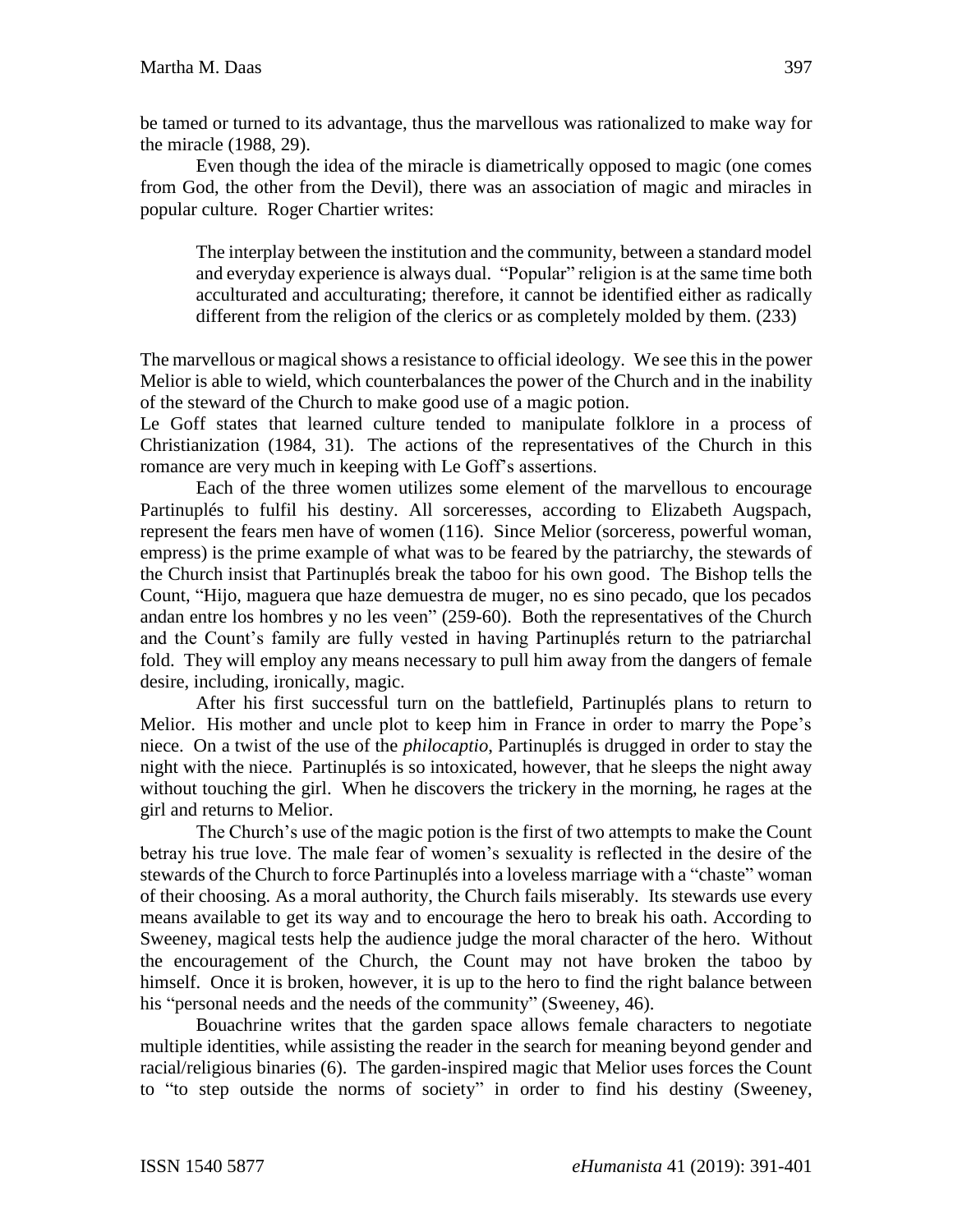87). Although her magic, too, can be seen as selfish, ultimately it is for the good of Partinuplés. Urracla and Ansies also use their female-dominated spaces and the power that is tied to those spaces to inspire the Count and protect his pilgrimage. Urracla finds the count in the Ardennes and helps him return to his former state. Ansies saves Partinuplés' life and arms him with a magical sword from the tomb of a crusader.

As enchantress and as empress, Melior dominates the first part of the narrative. Once the taboo is broken, Melior is forced to become more "human". Seidenspinner-Nuñez writes that this process of humanization makes Melior's experiences more of an "effective metaphor of human experience" (73). However, to imply that Melior is less than human is to conform to the concept that her power and desire make her someone to tame rather than someone to exalt. Once this taming occurs, Melior is no longer able to control Partinuplés' destiny through magical intervention, however she and the other women in the story maintain control throughout the narrative.

Melior takes charge from the beginning of the tale and demonstrates her ability to maintain a certain amount of autonomy throughout the text. Susan Requena Pineda tells us that Melior appears as the "héroe buscador" in the first part of the book (241). Her desires drive the action whereas Partinuplés is simply the passive receptor of these desires. Melior's magical power creates an enchanted space in which there is both freedom of imagination and freedom from an imposed morality. Both Melior and Partinuplés lose their virginity and gain a sense of well-being within this safe space.

Although, as Seidenspinner-Nuñez claims, Partinuplés is much better off once his "perception of reality is no longer mediated by magical or artful deception" (66), Cabeçadoire is not the false and distracting spectacle of other treacherous resting places but rather can be redeemed as a positive, prelapsarian space that allows for a spirit of purity and security.

Even after Melior loses her magical edge, she finishes the Count's *investidura* ceremony that she had begun by arming him on his first foray into battle. This active agency on the part of Melior demonstrates that although she has been weakened, her powers are strong enough to continue acting as Empress. As Bruckner notes, Melior "appears" to reverse her role in the balance of power. Yet that power "still resides in the control of knowledge, even if that power is no longer magical" (138).

The relative autonomy of the female characters in the Spanish text is remarkable for the time in which it was written. Amy Vines, in her discussion of the  $15<sup>th</sup>$  century English version of the Partinuplés tale, argues that Melior was most likely a model for women reading the romance. Examples of both good and evil behavior can be found in the text, and the reader must discern the lesson (247).

Along with the dominance of women, the dichotomy between East and West allows for the poem to inhabit a liminal space. The marriage of Melior and Partinuplés gives the appearance of returning to the patriarchal social structure. However, their roles of Emperor and Empress of Constantinople resonate with liminality: not only does Constantinople represent an amalgamation of both Eastern and Western cultures, but at the time of the publication of the Spanish *Libro*, it had already been conquered by the Ottoman Turks, thus making it a Muslim stronghold.

Although this text has been dismissed either as a minor romance or even a pseudoromance of chivalry, it is prudent to remember that "all texts occupy determinate social spaces, both as products of the social world of authors and as textual agents at work in that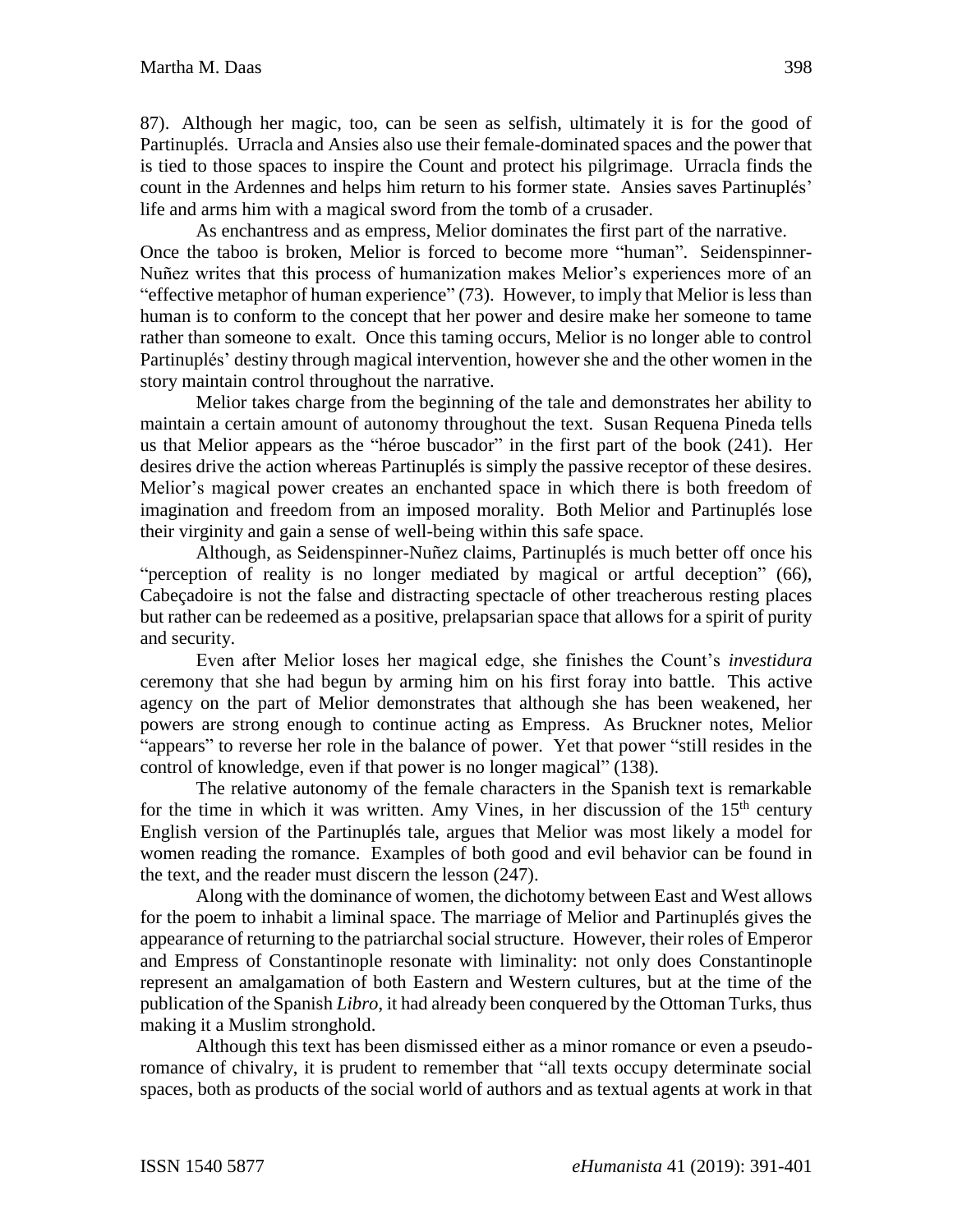world" (Spiegel, 24). In this text we see a romanticizing of the East and also a rehabilitation of magic, which, according to Sweeney, pushes for a "broader discussion of social issues, like the boundaries of Christian dogmatism" (13). Contradictions abound in this text, from the powerful roles of the three Arabized women, to the relative lack of any kind of sympathetic role for the Christian Church and its stewards. And contradiction allows for a wide range of interpretations.

The end of the romance does reflect the social mores of the time, with a seemingly traditional marriage and a reinforcement of Christian ideology. However, the relationship between the empress and emperor appears to be one of equality, as reflected in the final scene in which Partinuplés' loyal servant is baptized: Melior agrees to be his *madrina* as Partinuplés will be his *padrino*.

The safe space of Cabeçadoire is the beginning and the end of the Partinuplés' pilgrimage. Although Cabeçadoire is no longer a place of spectacle and illusion, its liminality allows for the contradictory nature of the text to remain fast. Julian Weiss wrote that placing Alexander the Great's final seat of power in Babylon "tames" the multiplicity of ideologies within the poem (132). It could be argued that allowing for a Christian emperor and empress of Constantinople has a similar function. Yet unlike the positive West/negative East dichotomy in the Alexander poem, the East in this narrative is depicted in a positive light whereas the stewards of the Church are shown as meddlers and troublemakers. Melior, Urracla and Ansies are associated with multiple ideologies and exotic powers, yet they create safe spaces for the hero. These female-dominated spaces allow for the hero's growth and repose. And nowhere is that more apparent than in the end, when Partinuplés will overcome any hardship to return to the safe space created and dominated by his beloved Melior.

Female dominated spaces in literature can be places of harmony or places of deceit. In religious texts of the Middle Ages, these spaces can hold the possibility of postlapsarian redemption. In romance, these spaces can be a welcome repose or a distraction from the hero's goal. Women in medieval literature are both caretakers and spectacle-makers. Whether this space is a Marian garden or a magical castle, however, theses spaces represent the beginning and end of a pilgrimage: a home for the searching man.

The Partinuplés tale is not merely a reflection of the time in which it was written, but rather, "designed at will to invent new fusions of history and romance, reality and fiction, as we enjoy the pleasures of both and the limits of neither" (Bruckner, 151). This is a liminal text for a liminal time. Although the time period in Spain is verging on the Early Modern, the ambiguity of the text puts it into a space that unites rather than divides. Its plurality of cultures and its nod to equality of the sexes allows the reader to imagine a world that allows for possibility, rather than probability.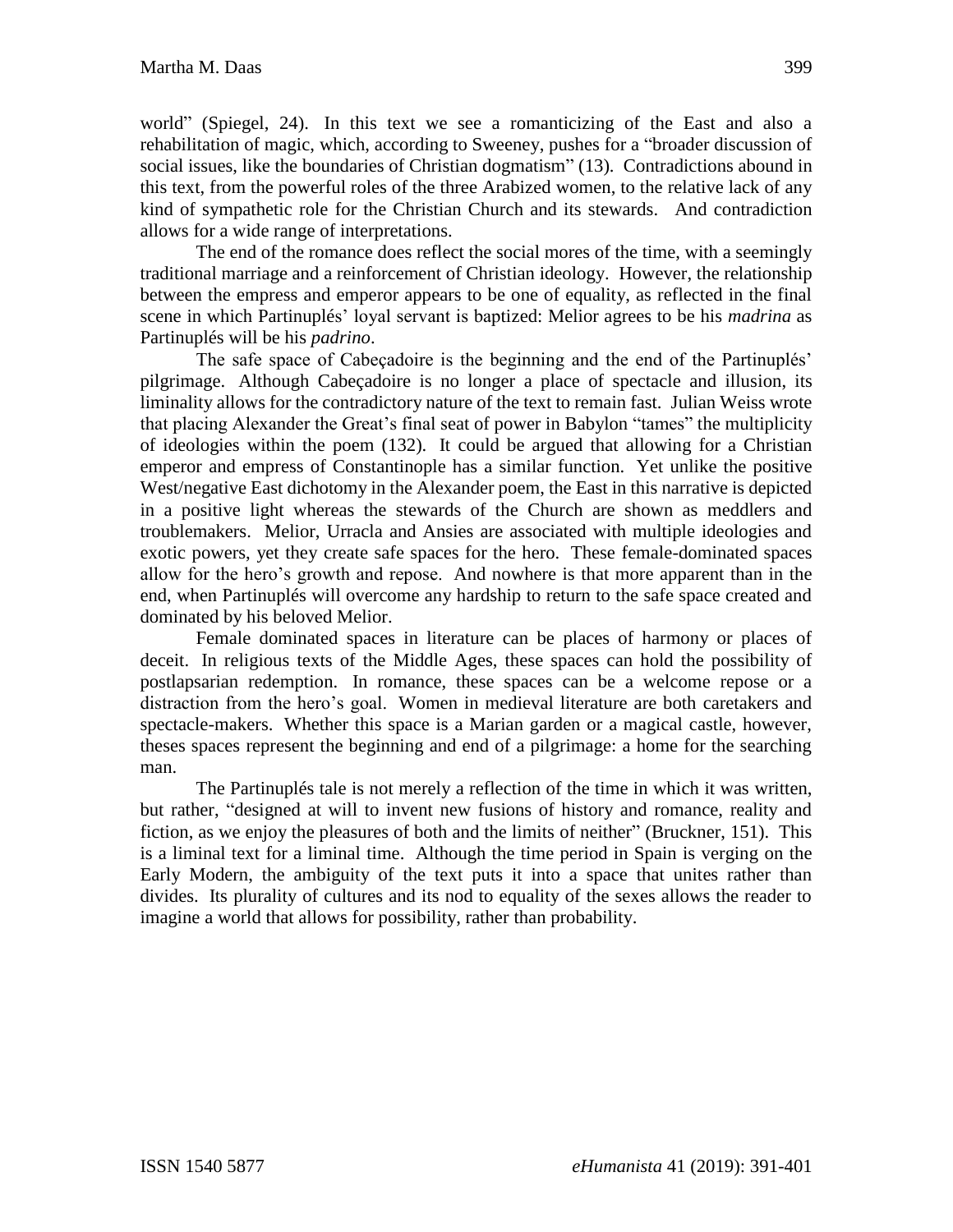## **Works Cited**

- Augspach, Elizabeth. *The Garden as Woman's Space in Twelfth- and Thirteenth-Century Literature*. Lewiston: The Edwin Mellen Press, 2004.
- Bouachrine, Ibtissam.. *Women and Gardens in Medieval and Early Modern Mediterranean Literatures and Cultures*. PhD thesis, Tulane University, 2005.
- Bruckner, Matilda Tomaryn. *Shaping Romance: Interpretation, Truth and Closure in Twelfth-Century French Fictions*. Philadelphia: U of Pennsylvania Press, 1993.
- Chartier, Roger. "Culture as Appropriation: Popular Cultural Uses in Early Modern France." In Steven L. Kaplans, ed. *Understanding Popular Culture: Europe from the Middle Ages to the Nineteenth Century*. Berlin: Walter de Gruyter & Co., 1984. 229-253.
- Galmés de Fuentes, Alvaro. "Introduction." *Aucassin y Nicolette*. Madrid: Gredos, 1998.
- Gerli, E. Michael. "Dismembering the Body Politic: Vile Bodies and Sexual

Underworlds in Celestina." In Josiah Blackmore and Gregory S. Hutcheson, eds. *Queer Iberia*. Durham: Duke UP, 1999, 369-393.

- Le Goff, Jacques. *The Medieval Imagination*, trans. by Arthur Goldhammer. Chicago: U of Chicago Press, 1988.
- ---. "The Learned and Popular Dimensions of Journeys in the Otherworld in the Middle Ages." In Steven L. Kaplan, ed. *Understanding Popular Culture: Europe from the Middle Ages to the Nineteenth Century*. Berlin: Walter de Gruyter & Co., 1984. 19- 37.
- "Libro del Conde Partinuplés." In *Historias Caballerescas del Siglo XVI, Vol. 1*. Madrid: Turner, 1995. 319-415.
- Mieskowski, Gretchen.. "Urake and the Gender Roles of Partonope of Blois." *Mediaevalia* 25(2) (2004): 181-95.
- Newstead, Helaine.. The Traditional Background of Partonopeus de Blois. *PMLA* 61(4) (1946): 916-946.
- Requena Pineda, Susana. "La Pareja Partinuplés-Melior y la Doble Perspectiva en el Conde Partinuplés." In Rafael Beltrán Llavador, ed. *Literatura de caballerías y orígenes de la novela*.Valencia: Universitat de Valencia, 1998. 235-248
- Saunders, Corinne. *The Forest of Medieval Romance: Avernus, Broceliande, Arden.* Cambridge: D.S. Brewer, 1993.
- Seidenspinner-Nuñez, Dayle. "Symmetry of Form and Emblematic Design in *El conde Partinuplés*." *South Atlantic Review* 30(1) (1983): 61-76.
- Simons, Penny. "Rural Space and Transgressive Space in Bérenger au lonc cul." In Albrecht Classen and Christopher R. Clason, eds. *Rural Space in the Middle Ages and Early Modern Age: The Spatial Turn in Premodern Studies*. Berlin: DeGruyter, 2012. 313-349.
- Spiegel, Gabrielle. *The Past as Text: The Theory and Practice of Medieval Historiography*. Baltimore: The Johns Hopkins University Press, 1997.
- Sweeney, Michelle. *Magic in Medieval Romance from Chrétien de Troyes to Geoffrey Chaucer*. Portland: Four Courts Press, 2000.
- Taylor Smith, Richard. *The Partinuples, Conde de Bles: A Bibliographical and Critical Study of the Earliest Known Edition, Its Sources and Later Structural Modifications*. PhD thesis, University of California, Berkeley, 1977.